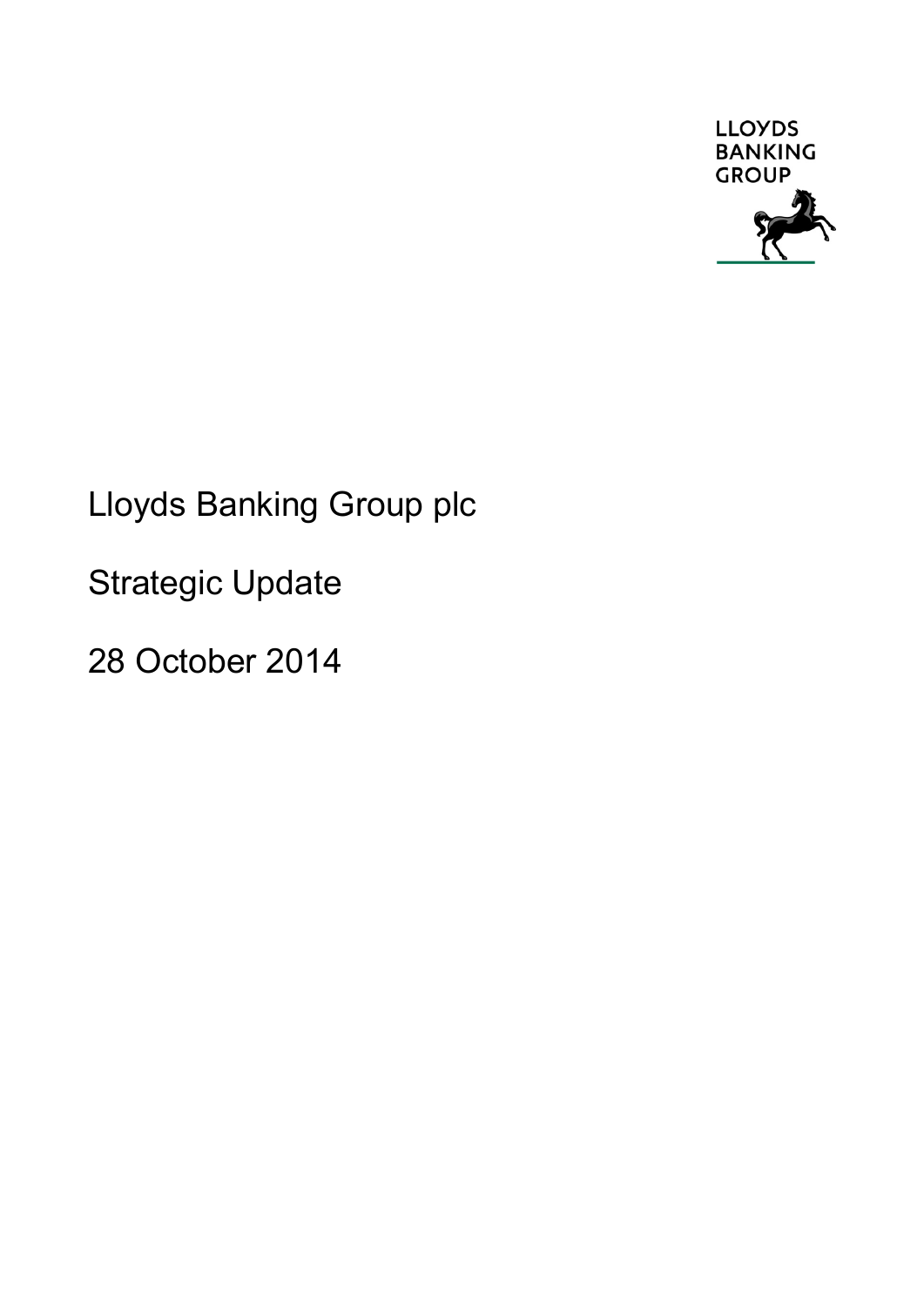#### **FORWARD LOOKING STATEMENTS**

This document contains certain forward looking statements with respect to the business, strategy and plans of Lloyds Banking Group and its current goals and expectations relating to its future financial condition and performance. Statements that are not historical facts, including statements about Lloyds Banking Group's or its directors' and/or management's beliefs and expectations, are forward looking statements. By their nature, forward looking statements involve risk and uncertainty because they relate to events and depend upon circumstances that will or may occur in the future. Factors that could cause actual business, strategy, plans and/or results to differ materially from the plans, objectives, expectations, estimates and intentions expressed in such forward looking statements made by the Group or on its behalf include, but are not limited to: general economic and business conditions in the UK and internationally; market related trends and developments fluctuations in exchange rates, stock markets and currencies; the ability to access sufficient sources of capital, liquidity and funding when required; changes to the Group's credit ratings; the ability to derive cost savings; changing customer behaviour including consumer spending, saving and borrowing habits; changes to borrower or counterparty credit quality; instability in the global financial markets, including Eurozone instability and the impact of any sovereign credit rating downgrade or other sovereign financial issues; technological changes and risks to cyber security; natural, pandemic and other disasters, adverse weather and similar contingencies outside the Group's control; inadequate or failed internal or external processes or systems; terrorist acts, geopolitical events and other acts of war or hostility, geopolitical, pandemic or other such events; changes in laws, regulations, accounting standards or taxation, including as a result of further Scottish devolution; changes to regulatory capital or liquidity requirements and similar contingencies outside the Group's control; the policies, decisions and actions of governmental or regulatory authorities in the UK, the European Union (EU), the US or elsewhere including the implementation of key legislation and regulation; the ability to attract and retain senior management and other employees; requirements or limitations imposed on the Group as a result of HM Treasury's investment in the Group; actions or omissions by the Group's directors, management or employees including industrial action; changes to the Group's post-retirement defined benefit scheme obligations; the ability to complete satisfactorily the disposal of certain assets as part of the Group's EU State Aid obligations; the provision of banking operations services to TSB Banking Group plc; the extent of any future impairment charges or write-downs; the value and effectiveness of any credit protection purchased by the Group; the inability to hedge certain risks economically; the adequacy of loss reserves; the actions of competitors, including non-bank financial services and lending companies; and exposure to regulatory scrutiny, legal proceedings, regulatory and competition investigations or complaints. Please refer to the latest Annual Report on Form 20-F filed with the US Securities and Exchange Commission for a discussion of certain factors together with examples of forward looking statements. Except as required by any applicable law or regulation, the forward looking statements contained in this document are made as of today's date, and Lloyds Banking Group expressly disclaims any obligation or undertaking to release publicly any updates or revisions to any forward looking statements.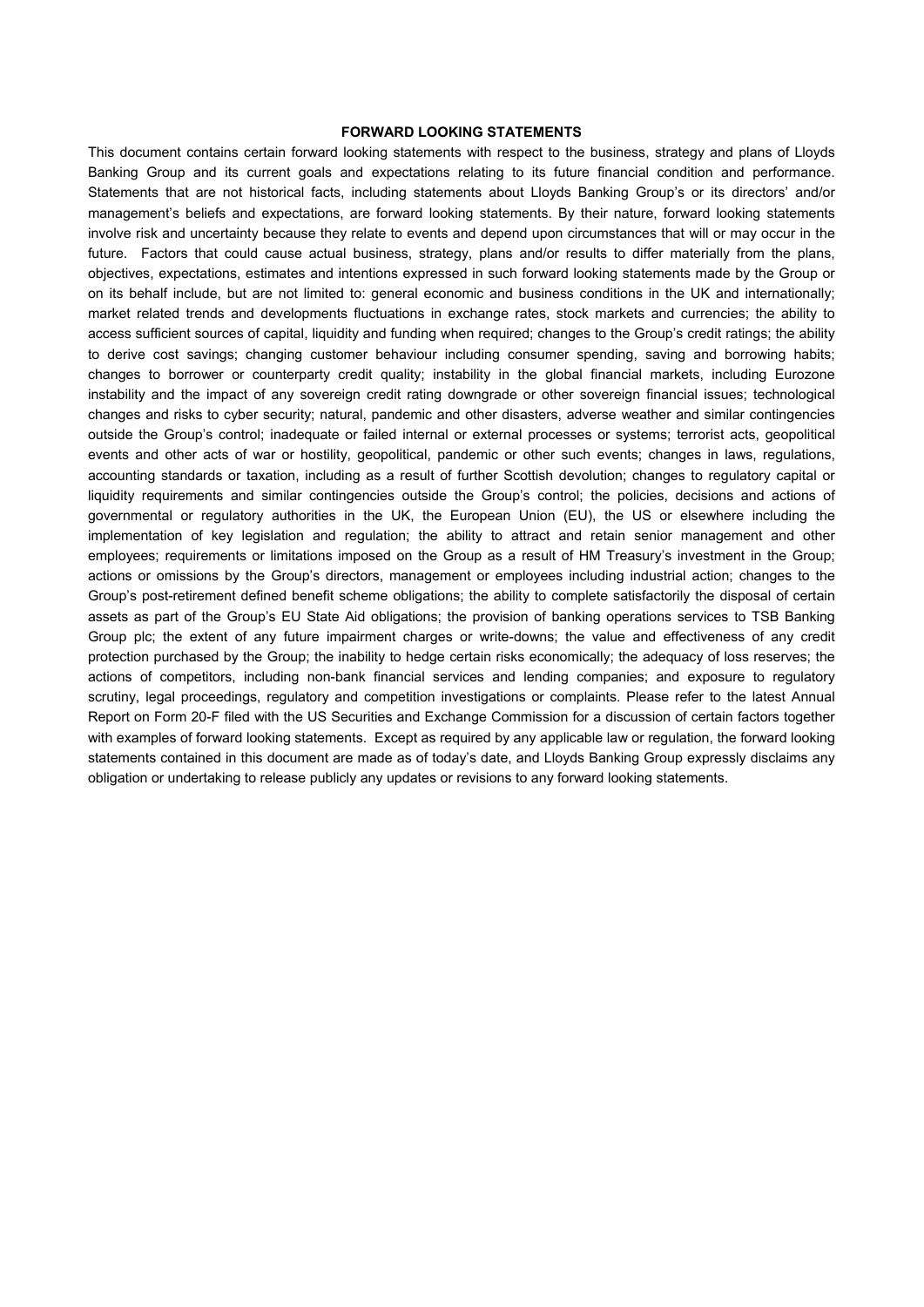# **STRATEGIC UPDATE**

'Over the last three years the successful delivery of our strategy has ensured that we have become a safe, highly efficient, UK focused retail and commercial bank. The next phase of our strategy builds on these strong foundations to meet the rapidly changing needs of our customers, and sets out how we plan to grow the business to become the best bank for customers and deliver superior and sustainable returns for our shareholders.'

> António Horta-Osório *Group Chief Executive*

# **KEY MESSAGES**

- We are a low cost, low risk, customer focused, UK retail and commercial bank
- The strategy laid out in 2011 is now substantially complete. We have reshaped the Group, strengthened the balance sheet and delivered Simplification savings which have enabled reinvestment for growth
- Customers remain at the heart of our strategy. We will deliver the best customer experience by strengthening our multi brand, multi channel business model
- We will transform our digital capability, providing customers with simpler, seamless interactions across online, mobile and branches, and improving the efficiency of products and services
- We will sustain extensive customer reach through our branch network and telephony, adapting capability to service effectively more complex customer requirements
- The Group is well positioned for sustainable growth. We intend to grow our main retail businesses in line with market, and generate above market growth in areas where we are underrepresented, drawing on Group strengths to deliver competitive advantage
- We will deliver further improvements to our market leading cost position, a source of sustainable competitive advantage for the Group, delivering better value for customers and superior, sustainable returns for our shareholders
- We are issuing new medium-term targets for efficiency, risk and returns:
	- Cost:income ratio to exit 2017 at around 45 per cent; targeting reductions in each year
	- Simplification run-rate savings of £1 billion per annum by the end of 2017
	- Asset quality ratio of around 40 basis points through the economic cycle, and lower than this over the next three years
	- Sustainable returns on required equity of around 13.5-15 per cent by the end of the strategic plan period and through the economic cycle
- With the actions we are taking and our differentiated business model and strategic capabilities, the Group will become the best bank for customers, thereby enabling the delivery of superior, sustainable returns to shareholders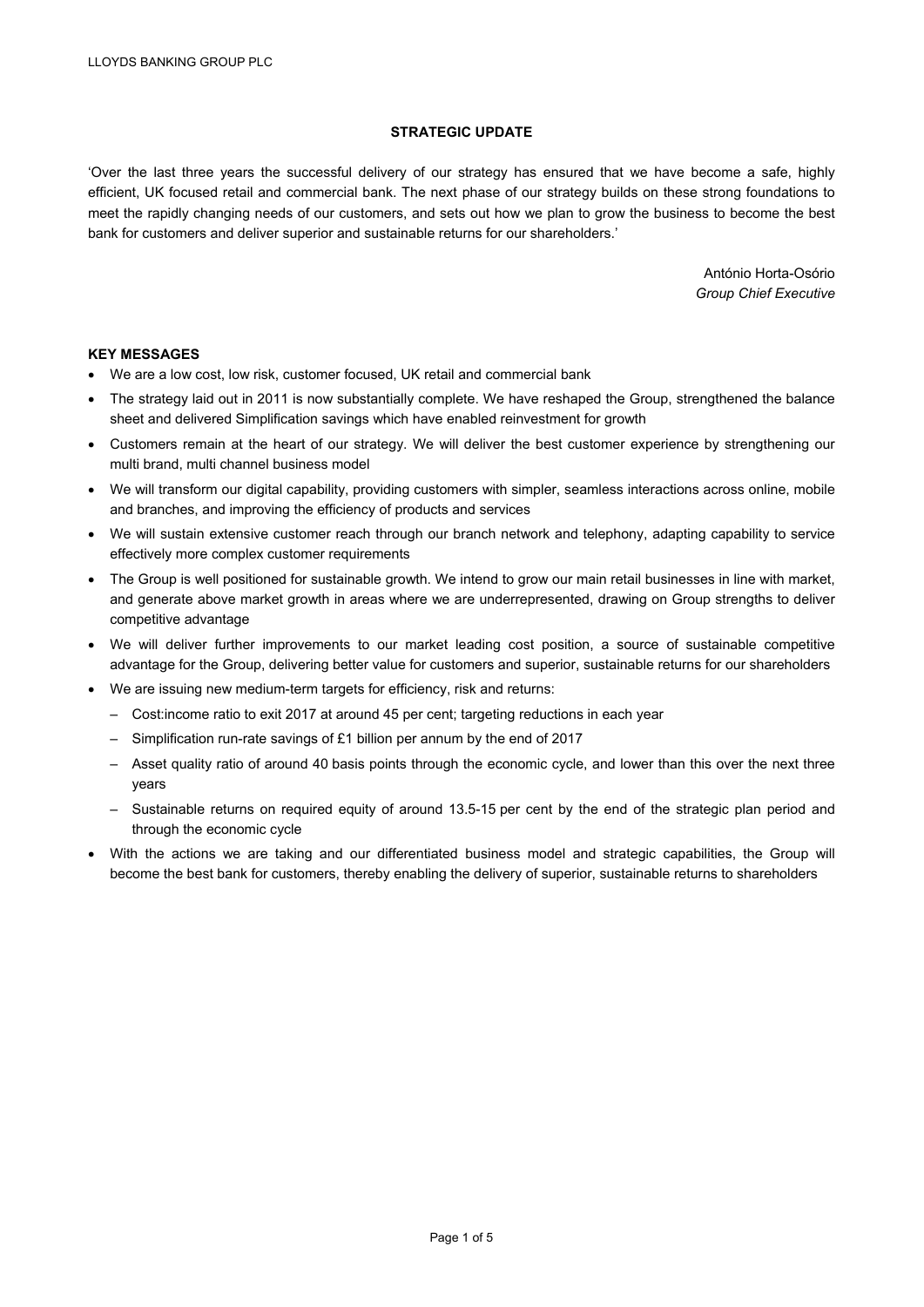# **INTRODUCTION**

Lloyds Banking Group is holding a presentation in London today, 28 October 2014, hosted by our Chairman, Lord Blackwell and led by our Group Chief Executive, António Horta-Osório. The presentation will outline the significant progress made since the previous review in June 2011 and the strategic priorities for the business over the next three years. In particular, it will outline how we will strengthen our multi brand, multi channel distribution, transform our digital capability, continue to simplify our operations and processes, and invest in the business to become the best bank for customers and deliver superior, sustainable returns to shareholders.

# **STRATEGIC CONTEXT**

In 2011 we outlined our strategy to become a simple, low cost, low risk, UK focused retail and commercial bank. The strategy was built upon being the best bank for customers by investing where we could make a real difference, while returning the Group to delivering strong, stable returns for our shareholders.

Our 2011 strategy contained four significant actions to take the Group forward: reshape, strengthen, simplify and invest. Significant progress has been made in each of these areas and we have built a strong track record of delivery:

- **Reshape** our business portfolio to fit our assets, capabilities and risk appetite
	- Non-core assets reduced by more than £140 billion
	- International presence reduced from more than 30 countries to seven
	- Asset quality ratio of 27 basis points, significantly ahead of original guidance of 50-60 basis points
- **Strengthen** the Group's balance sheet and liquidity position
	- Capital position improved with a fully loaded common equity tier 1 ratio of 12.0 per cent
	- Reliance on wholesale funding reduced by more than £150 billion
	- Loan to deposit ratio improved from 154 per cent to 109 per cent
- **Simplify** the Group to improve agility and efficiency
	- Simplification on track to deliver £2 billion per annum of cost savings
	- Cost leadership position created
- **Invest** to be the best bank for customers
	- Over £1 billion of strategic investment in the last three years

# **2014 STRATEGIC UPDATE**

We are a low cost, low risk, UK focused retail and commercial bank. We have a number of distinct assets and capabilities, including our unique multi brand, multi channel model, our customer franchise, our market leading cost position, our proven management and high quality committed people.

With the significant progress achieved in recent years, we start from a position of financial and competitive strength in our next phase of becoming the best bank for customers and shareholders. Our plan outlines how we intend to deliver value and high quality experiences for customers alongside superior and sustainable financial performance within a prudent risk and conduct framework. We remain committed to Helping Britain Prosper, supporting the UK economy and the communities in which we operate.

Over the next three years, we need to adapt to the changes in financial services brought about by technology, changing customer behaviour and increasing regulatory requirements, at a time when traditional competitors' strategies converge and new entrants compete for customers. This will be achieved through three strategic priorities for 2015-17:

- Creating the best customer experience
- Becoming simpler and more efficient
- Delivering sustainable growth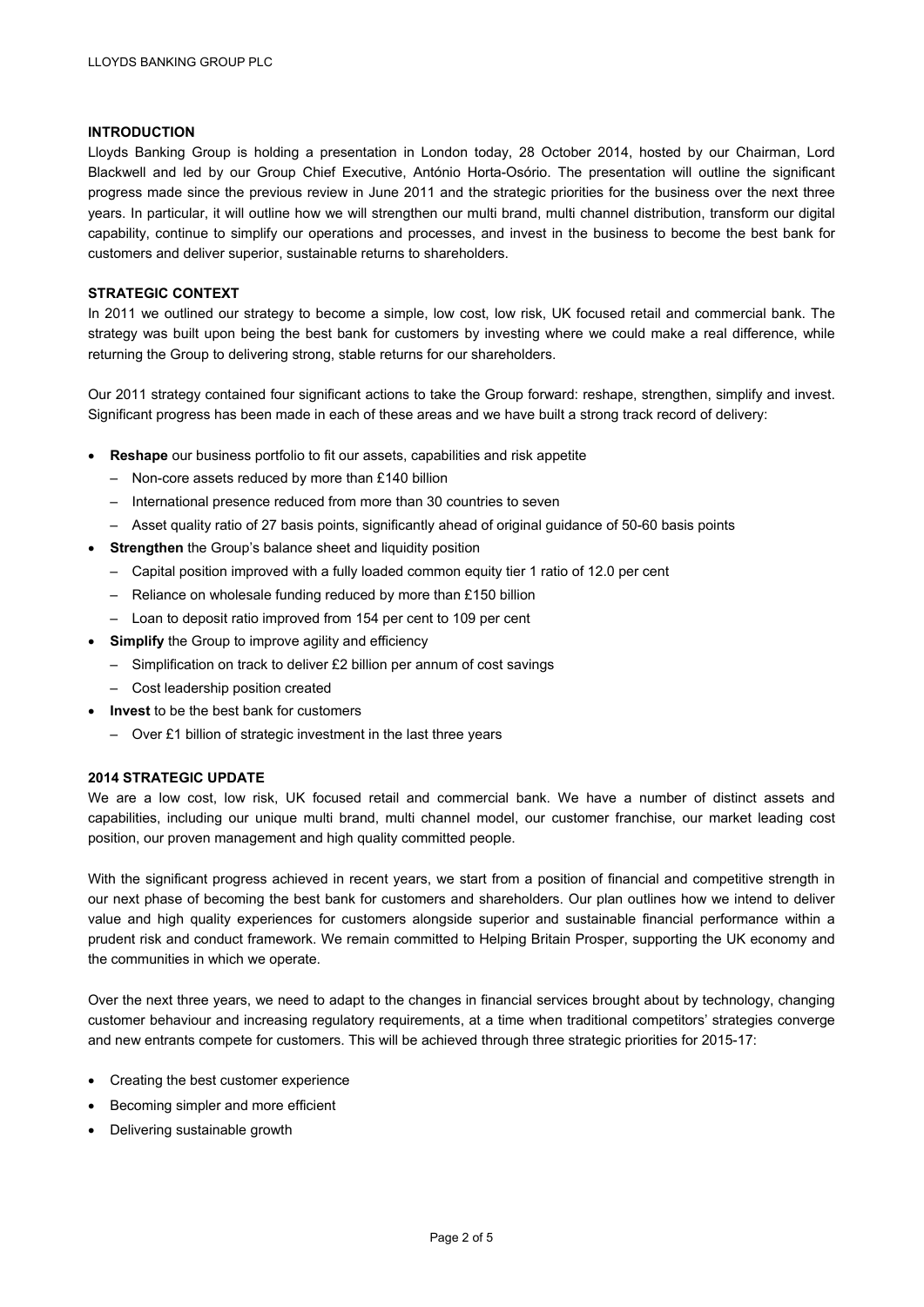## **Creating the best customer experience**

Customers remain at the heart of our strategy. Our ambition is to create the best customer experience through our multi brand, multi channel approach, combining comprehensive online and mobile capabilities with face to face services delivered through our branch network and telephony. We will transform our digital presence while sustaining extensive customer reach through a branch network focused on delivering high quality interactions and the right outcomes for customers.

#### *Digital*

Over the past three years, we have invested in building a resilient, secure digital infrastructure. Over the next three years, we will invest about £1 billion to deliver simple and efficient digital products and services for customers across our businesses. We will expand our digital capabilities to provide enhanced services, deeper analytical capability and personalisation to benefit customers. By transforming our key customer journeys end-to-end, we aim to provide an improved experience for customers, including seamless multi brand, multi channel servicing between online, mobile and branches, and a more efficient operating model for the Group.

#### *Multi brand, multi channel distribution*

We remain committed to our multi brand, multi channel business model. Maintaining a branch network with extensive customer reach remains important for acquiring new customers and servicing existing customers' more complex needs. We will realign our branch capabilities to operate more efficiently, increasing self service technology and investing in remote advice services, with an increasing number of counter transactions migrating to digital and self service. We are committed to maintaining or growing our share of branches and will optimise our network by consolidating mainly urban branches in overlapping locations. We anticipate this will lead to a net reduction of about 150 branches. Over 90 per cent of Lloyds and Bank of Scotland customers will continue to have a useable branch within five miles of their home, while the Halifax branch network will be maintained.

## **Becoming simpler and more efficient**

We will create operational capability which is simpler and more efficient than today and will become more responsive to changing customer expectations while maintaining our cost leadership amongst UK high street banks.

We will commence a second phase of Simplification and cost efficiency to achieve run-rate savings of £1 billion per annum by the end of 2017, creating value for customers and improving our long-term competitiveness. In order to achieve these savings, we will invest around £1.6 billion over three years on initiatives to simplify processes and increase automation. In particular, we will digitise our key customer journeys to improve customer service and increase the efficiency of end-to-end processing. Other operational processes will be redesigned and automated to deliver customer and cost benefits. In addition to process digitisation, we will use innovative sourcing solutions, improve demand management and simplify supplier specifications to manage sourcing more effectively.

Within the organisation, we will rebalance roles to reflect the evolving nature of the business and ensure we have the people and capabilities required for the transition to a more digitised, IT enabled business. We anticipate a reduction of approximately 9,000 full time roles across the business while building new capability in digital and IT. We will also further rationalise our legal entities, including our life companies.

#### **Delivering sustainable growth**

As the UK economy continues to recover, we will seek Group-wide growth opportunities whilst maintaining our prudent risk appetite. We will maintain market leadership in our main retail businesses, making the most of our multi brand, multi channel strategy to meet customer needs whilst also focusing on areas where we are currently underrepresented. We have identified a number of growth opportunities including business banking, financial planning and retirement and unsecured consumer lending.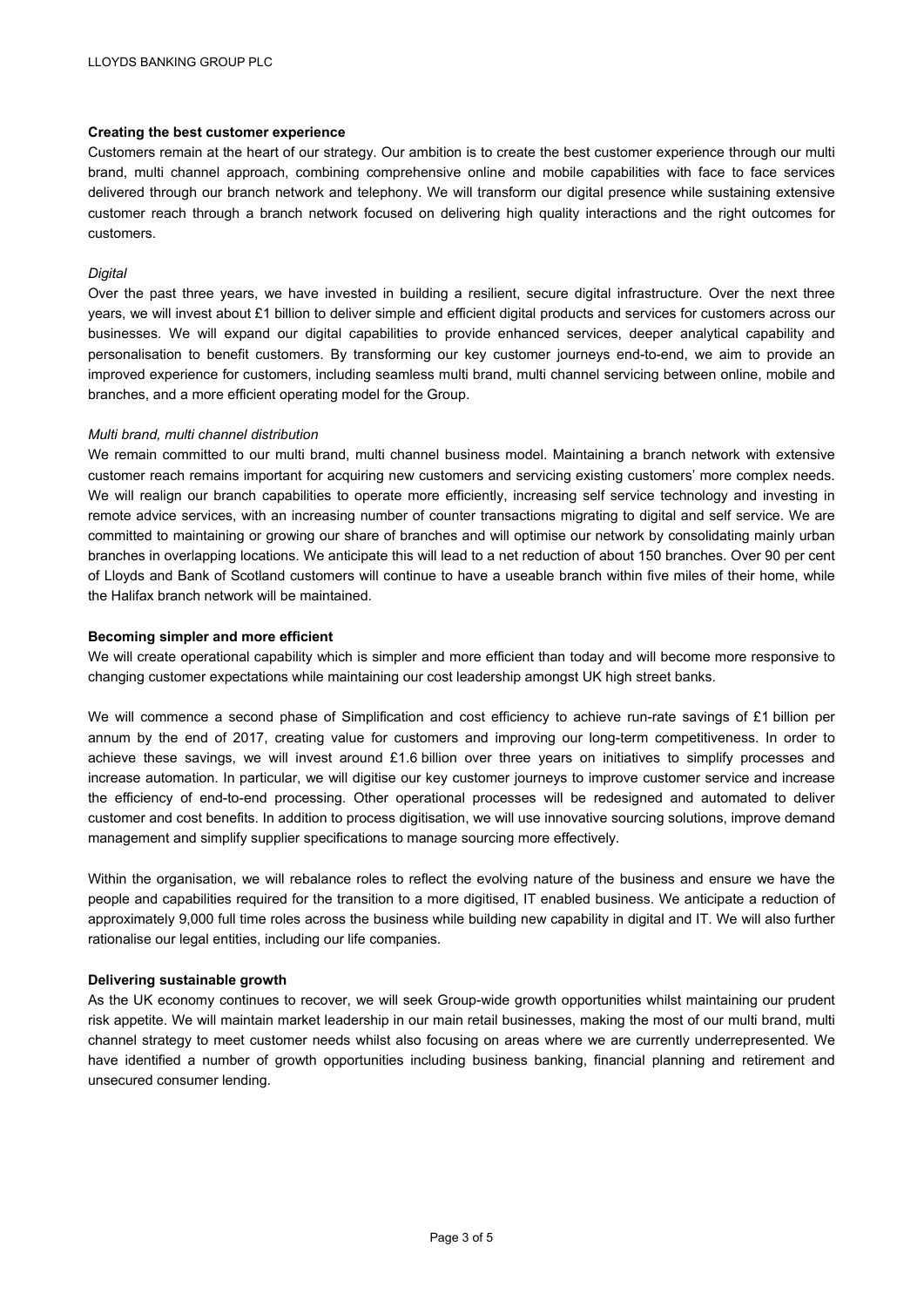Retail's multi brand strategy, which includes Lloyds Bank, Halifax and Bank of Scotland, provides broad customer reach. We will enhance our offering for mass affluent and wealth customers, and increase our presence in London and the South East where the Group is underrepresented. Strengthening our proposition for small businesses will underpin our continued commitment to Helping Britain Prosper.

In Commercial Banking, we are targeting net lending growth of more than £1 billion annually in both our SME and mid market businesses. We will invest further in scalable technology platforms that deliver long-term capability to meet our clients' evolving needs in lending, transaction banking, and financial and capital markets. We will also continue to improve capital efficiency in our larger corporate client segments, being more relevant to clients and reducing low-return legacy exposure. As a result, we are now targeting a return on risk-weighted assets of at least 2.4 per cent by the end of 2017.

In Consumer Finance, we aim to extend our market leadership in Asset Finance by building our digital capability and creating new propositions for franchise and non-franchise customers in both our Blackhorse and Lex Autolease businesses. We are targeting double digit average annual growth in UK customer assets against a market growth expectation of approximately 5 per cent per annum. In credit cards, we will make better use of Group customer relationships and insight to seek growth within our current risk profile from both franchise and non-franchise customers. We are targeting approximately 6 per cent per annum balance growth, above overall market growth expectations of approximately 4 per cent per annum.

In Insurance, financial planning for retirement is a critical need for UK customers and one that the Group is uniquely placed to serve. By connecting products, services and customer insight already in existence in Scottish Widows, we will enable our retail customers to make long-term preparations for retirement, growing customer assets by over £10 billion by 2017. Commercial Banking and Insurance will jointly assist corporate clients in providing pensions for their employees through auto-enrolment and bulk annuities. In the General Insurance business, we aim to have a leading position in the home insurance market for new business through a multi channel, low cost approach with investment in direct channels. Across the whole Insurance business, we will continue to leverage operational and financial synergies within the Group.

As the largest retail and commercial bank in the UK, Helping Britain Prosper remains central to the Group's purpose. We are already the largest lender to first-time buyers, providing one in four mortgages, and have supported over 75,000 business start ups in the first nine months of this year. Over the next three years, we expect to commit over £30 billion of additional net lending to UK personal and commercial customers.

#### **BUSINESS TARGETS**

As a result of the strategy update, we are today outlining new business targets.

In order to make the Group more efficient, we expect to exit 2017 with a cost:income ratio of around 45 per cent and are targeting reductions in each year of the plan. We also anticipate a reduction of 9,000 full time roles by the end of 2017 and plan to make further Simplification savings of £1 billion per annum by the end of 2017.

We expect our asset quality ratio to be around 40 basis points through the economic cycle although it is likely to be lower than this for the next three years. We also anticipate a sustainable return on required equity, based on an indicative required equity of 11.5 per cent, of around 13.5-15 per cent by the end of the strategic plan period and through the economic cycle.

#### **CONCLUSION**

Our strong foundations, differentiated business model and strategic capabilities combined with the three year strategic plan we have outlined today, leave us well positioned to continue to deliver the best experience for our customers while delivering superior and sustainable returns for our shareholders.